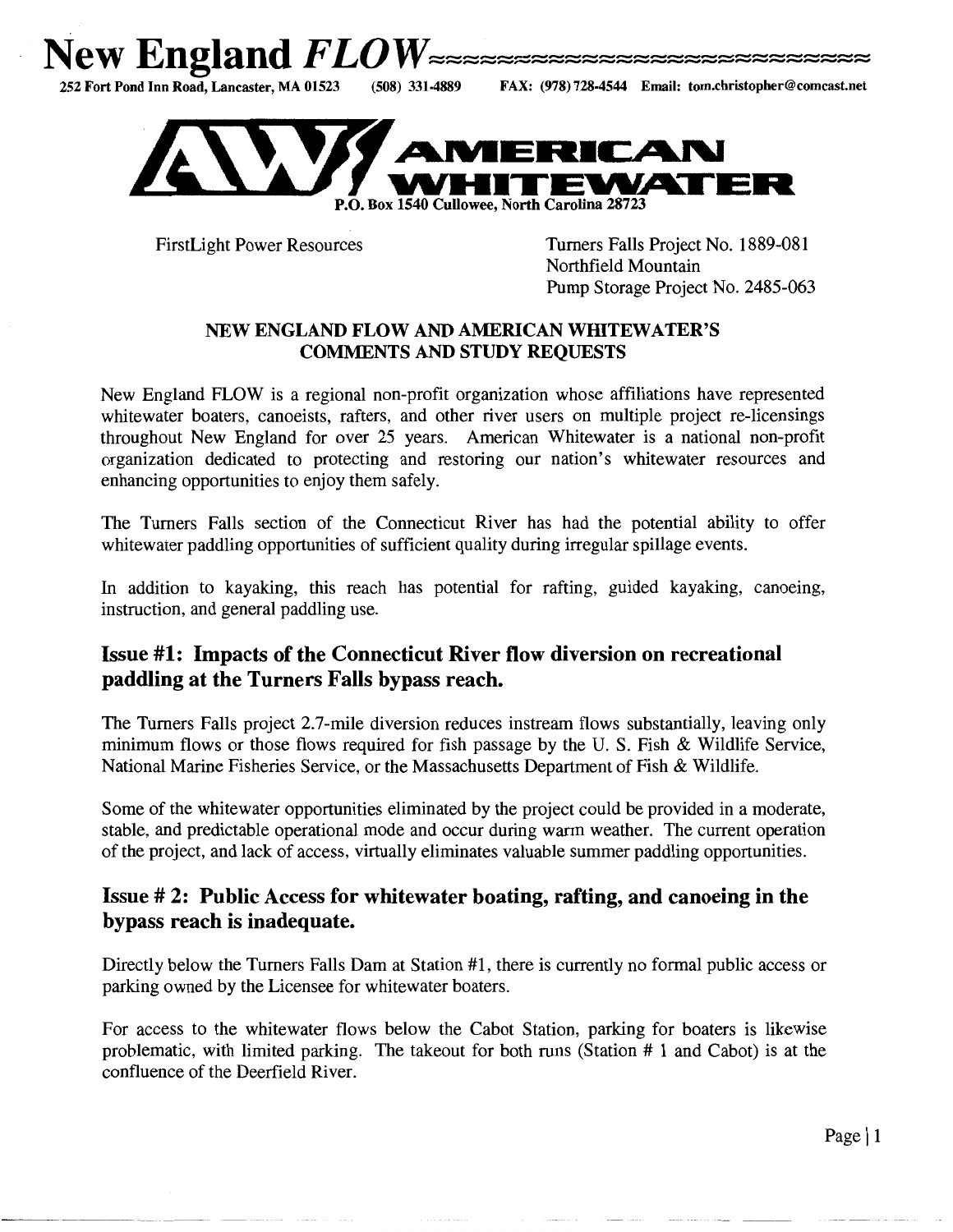# **Issue # 3: Camping and sanitary facilities available for multiple-day kayaking or canoe trips.**

While the applicant has itemized and described the different recreational opportunities available throughout the reach from Turners Falls Dam to the Vernon Dam, they have not provided a qualitative analysis of these facilities..

#### **Issue #4: Economic analysis.**

The diversion of flow around the Turners Falls Dam has significant negative recreational impacts and related socio-economic impacts. By changing the operational scenario of the Turners Falls Project, the potential exists to create new tourism products for a region that is primed to capitalize on it.

### **Issue #5: Loss of Whitewater Recreation at Great Falls and Upstream**

The Turners Falls Dam sits atop Great Falls and drowns whitewater rapids that once created a beautiful and historical site. Construction of the dam eliminated significant whitewater opportunities both above and below the dam.

# **Study Requests**

We hereby request several studies per 18 CFR 5.9(b).

### **1. Controlled Whitewater Flow Study in the bypass reach below Turners Falls Dam.**

We currently do not know the relationship between specific low and moderate flows and the paddling experiences they provide. Without this information we cannot fully define the project impacts, nor propose and consider provision of releases that provide targeted recreational experiences

# **2. Public Access for whitewater boating, rafting, and canoeing is inadequate.**

The goal of this study is to identify and define adequate access points that provide trails and cartop parking at Station #1 and Cabot Station, and egress at the end of the 2.7-mile run at the confluence of the Deerfield River.

# **3: Camping and sanitary facilities available for multiple-day kayaking or canoe trips.**

The goal of this study is to provide a quantitative and qualitative analysis of existing facilities to determine their capacity to manage the increasing number of paddlers who are making multiple